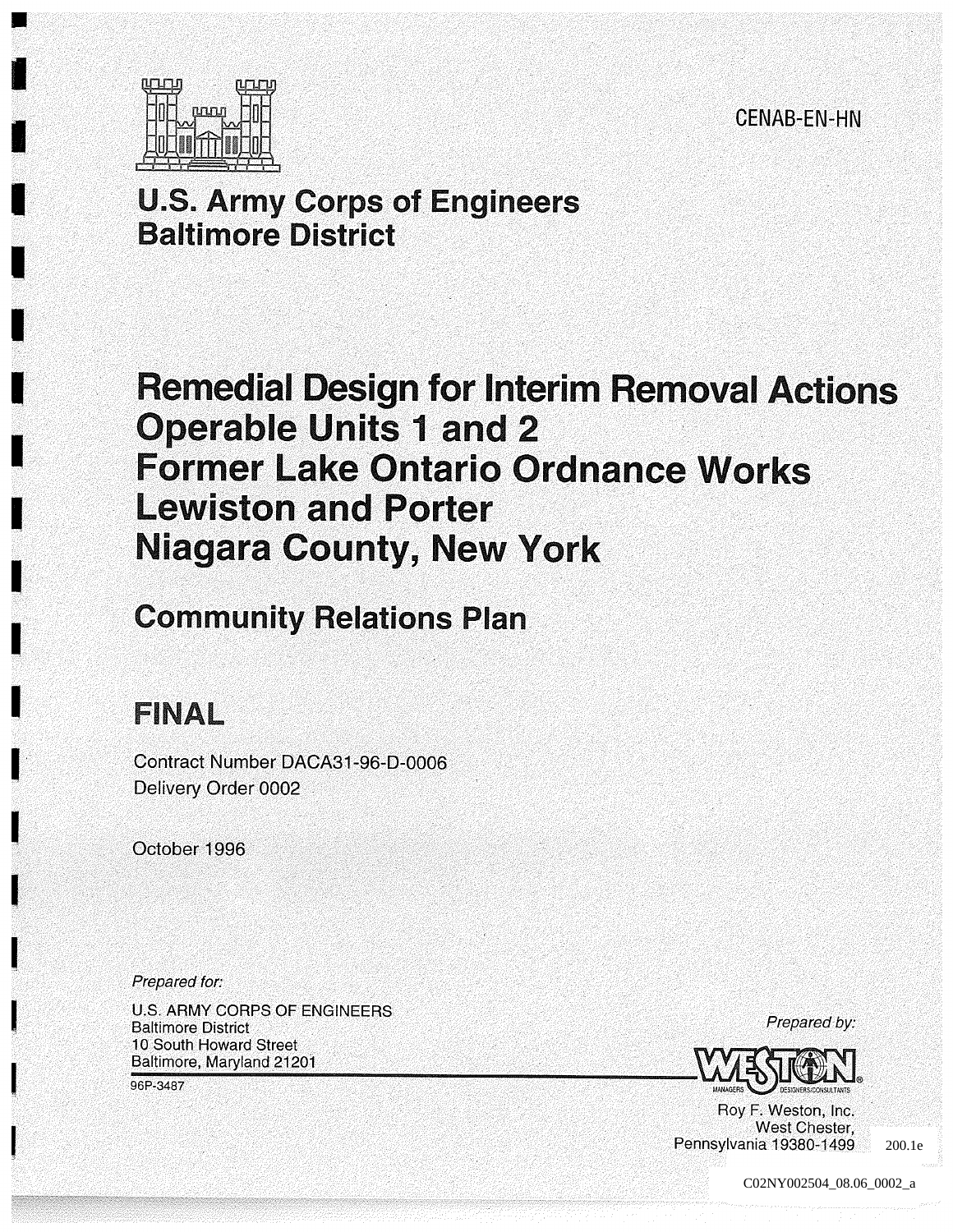U.S. Army Corps of Engineers Baltimore District

## PRELIMINARY REMEDIAL DESIGN INVESTIGATION LAKE ONTARIO ORDNANCE WORKS (LOOW) TOWNS OF LEWISTON AND PORTER NIAGARA COUNTY, NEW YORK

### COMMUNITY RELATIONS PLAN

#### FINAL

October 1996

## Prepared by:

Roy F. Weston, Inc. Weston Way West Chester, Pennsylvania 19380-1499

WO No: 03886-143-002

쵧

ã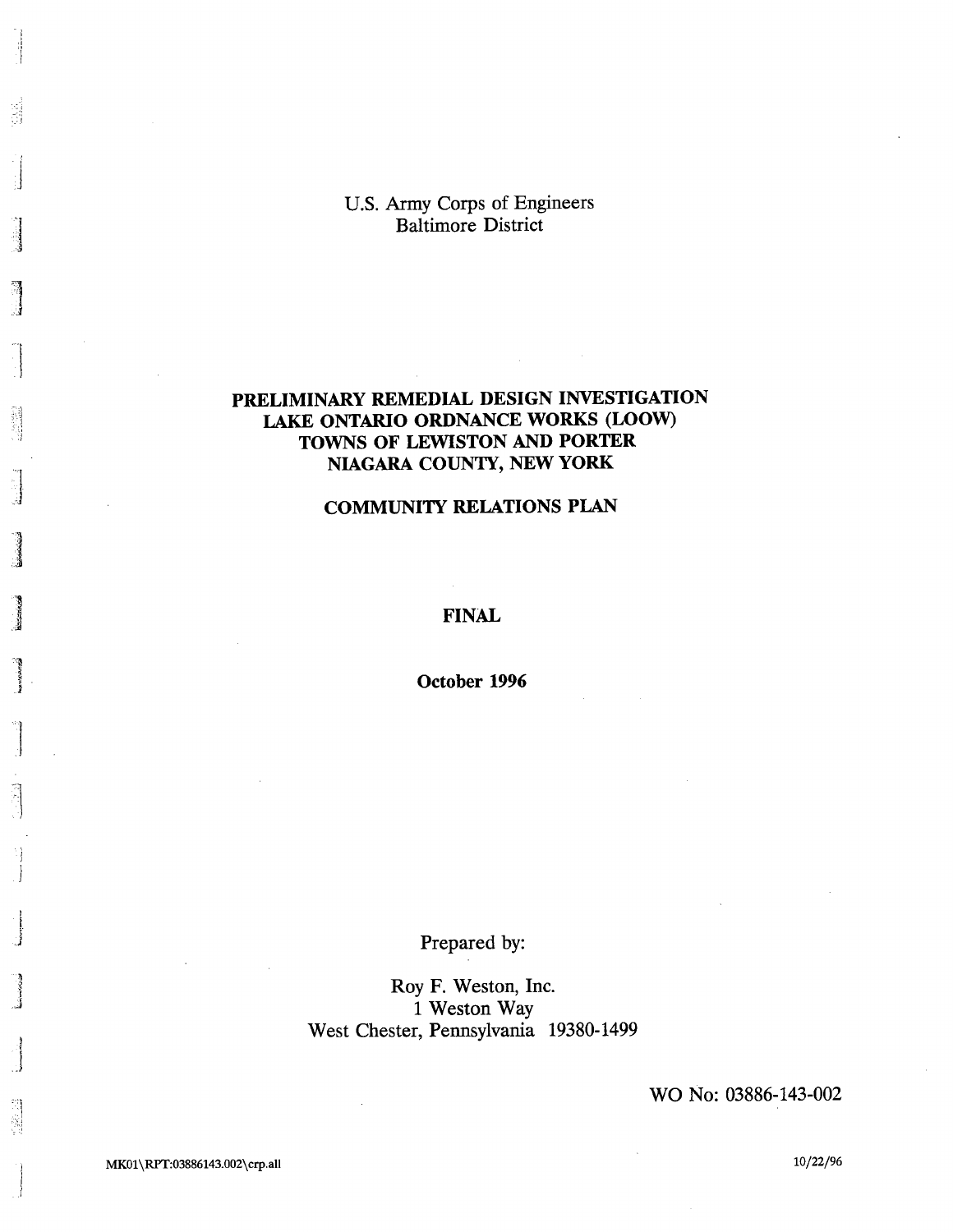## TABLE OF CONTENTS

| Section | <b>Title</b>                                      | <u>Page</u> |
|---------|---------------------------------------------------|-------------|
|         | <b>INTRODUCTION</b>                               | $1-1$       |
|         | Site History<br>1.1                               | $1 - 1$     |
|         | <b>Community Relations Plan Objectives</b><br>1.2 | $1 - 1$     |
| 2       | <b>COMMUNITY RELATIONS PLAN</b>                   | $2 - 1$     |
| 3       | <b>SCHEDULE OF COMMUNITY RELATIONS ACTIVITIES</b> | $3-1$       |
|         | <b>COMMUNITY RELATIONS CONTACT</b>                | 4.1         |

1325年3月

3

.<br>Kabupatèn K

أنسحدك

9

**Liciciana** 

**Contractor** 

lahasa dalam

4

귀

ś

a)

á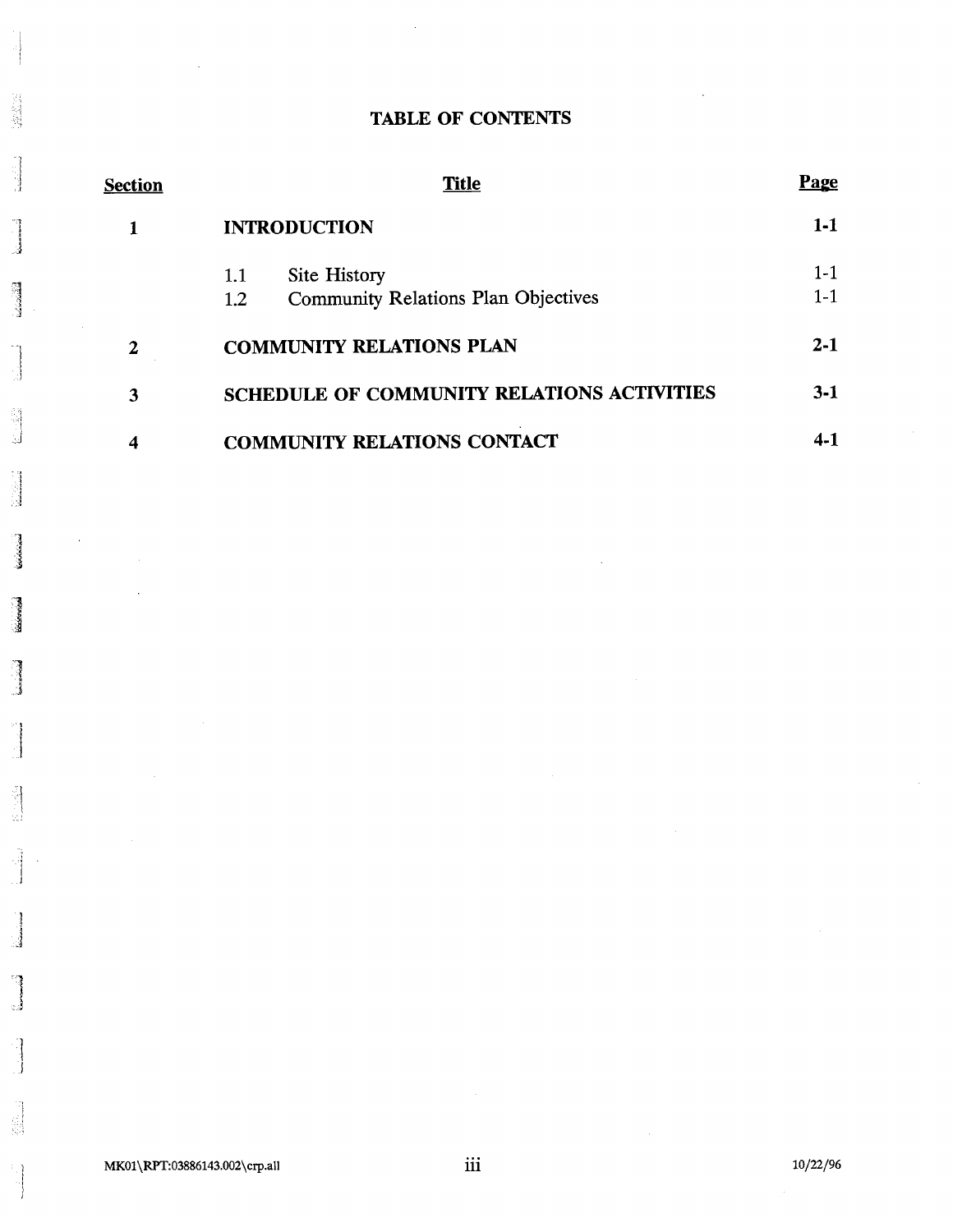# **SECTION 1** INTRODUCTION

This Community Relations Plan (CRP) outlines the community relations activities to be conducted by the U.S. Army Corps of Engineers (USACE) during the Remedial Design and related Remedial Design investigations at the former Lake Ontario Ordnance Works (LOOW) site located in the towns of Lewiston and Porter, Niagara County, New York.

### 1.1 SITE HISTORY

The LOOW site is located on CWM Chemical Services, Inc., and Somerset Group properties straddling the boundary between the towns of Lewiston and Porter in Niagara County, New York. The site was initially developed in the late 1930s and early 1940s by the Department of the Army. The LOOW was initially used for the manufacture of trinitrotoluene (TNT) and later for various uses by a variety of governmental agencies including the Air Force and Navy and their contractors

### 1.2 COMMUNITY RELATIONS PLAN OBJECTIVES

The CRP provides the necessary actions and policies to be implemented by USACE The objectives of the plan include the following

- To provide information needed to educate the community concerning the Remedial Design objectives for the LOOW site
- To promote effective communication between USACE and local government officials so that the local officials are kept aware of progress and plans at the LOOW site.
- To develop effective communication between USACE and the community and to keep the community informed of the status and results of project activities
- To establish effective communication between USACE and the media and to provide media representatives with accurate information on the status of the project and the ongoing activities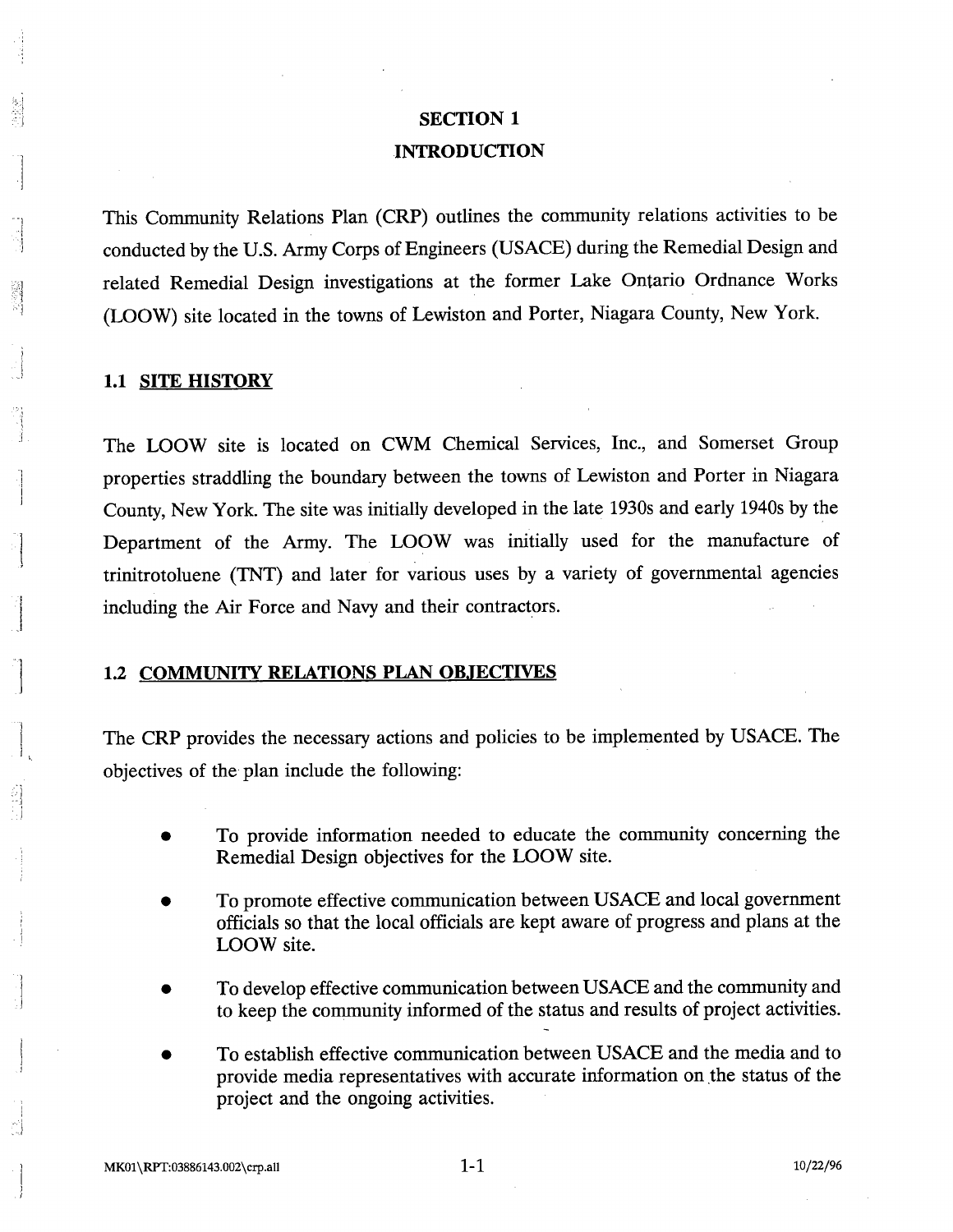- To solicit opinions from the community, public officials, and responsible agencies relative to the remedial action being considered and to provide opportunities for the community to comment on remedial alternatives
- To provide a point of contact to whom the public and agencies can express concerns and submit suggestions for distributing information regarding the proposed project
- To provide a point of contact for individuals within the public sector who may have information and/or knowledge of site background and previous activities

H

nasa meng<br>Manang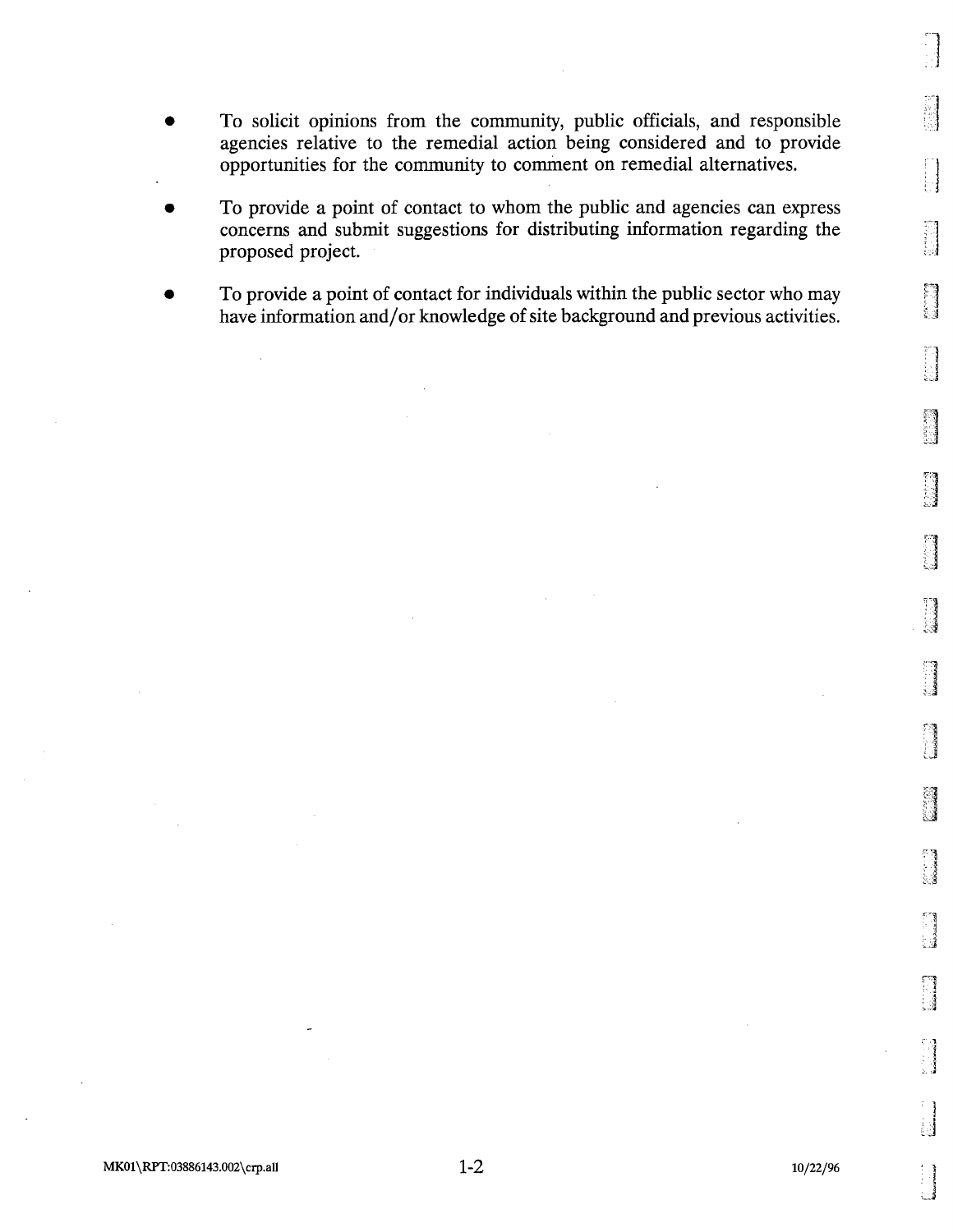# **SECTION 2** COMMUNITY RELATIONS PLAN

The major focus of the CRP is to educate the community in regard to the purpose and scope of the Remedial Design. In order to attain this goal and the CRP objectives identified above, several community relations techniques will be used. Included are public meetings, a community information repository, and public contact points.

USACE will conduct a public availability session with public officials and community at the completion of the 90% design. A meeting is anticipated to be held at the Town of Porter Town Hall located at 3265 Creek Road. Reservations will be made through Mr. Thomas Beachy. During the meeting, USACE will provide Remedial Design plans and investigation results and solicit community concerns in regard to project activities and direction

In addition to public meetings, USACE will continue to maintain a community information repository. The current repository is located at the Lewiston Public Library, 308 South 8th Street, Lewiston, NY 14092.

The repository will be for use by all community members. The repository will contain pertinent project information presented and discussed during the public meetings. Project progress reports, fact sheets, and the CRP document will also be available.

Methods by which the public can contact USACE, either in writing or by telephone, will be listed at the repository. All written comments will be directed to the USACE, Baltimore District office. The telephone number of the Public Relations Officer of the Baltimore District office will be listed. The Baltimore District office will be designated as the primary contact point for the community. The Baltimore District office will serve as an information clearinghouse and will handle information inquiries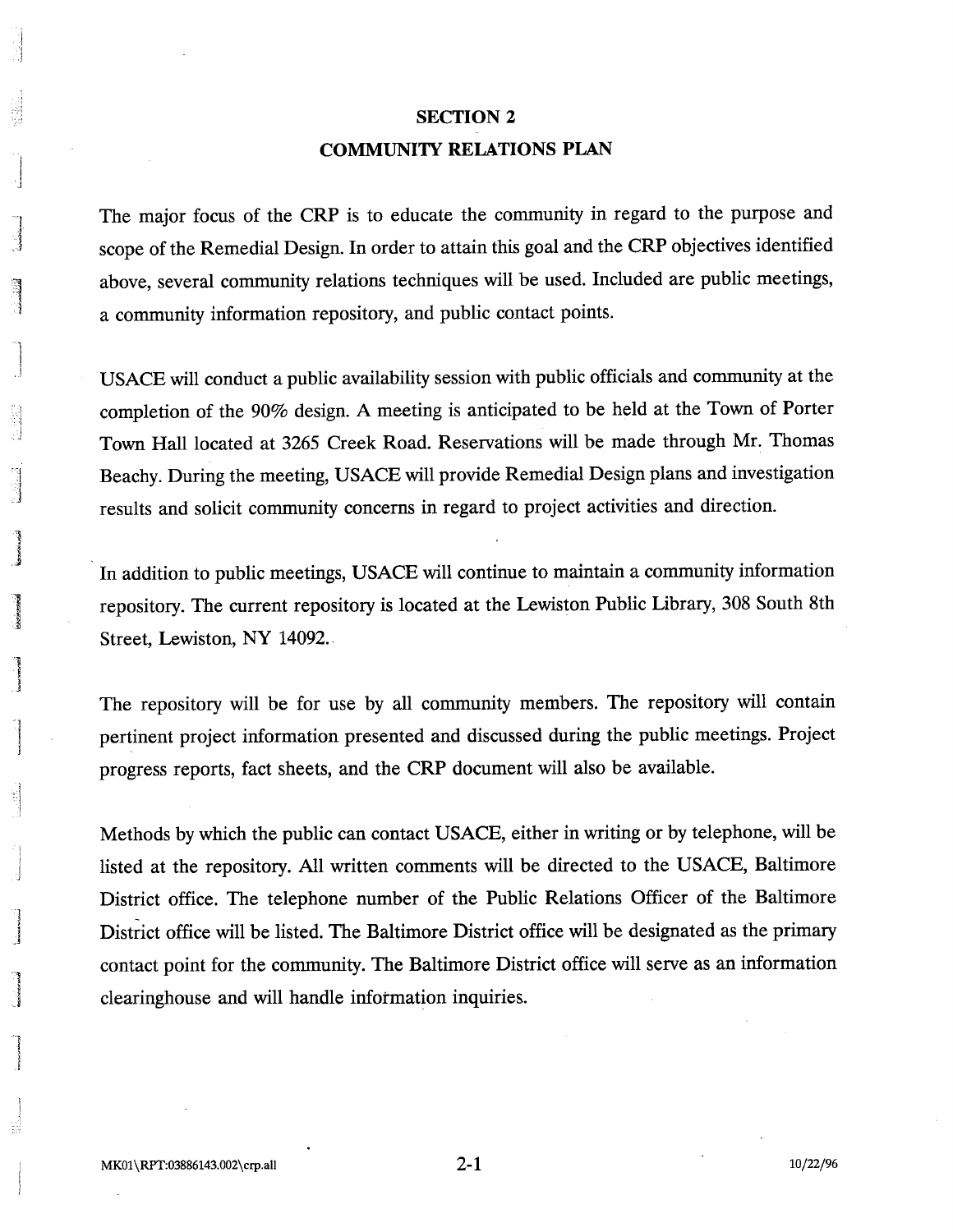#### **SECTION 3**

### SCHEDULE OF COMMUNITY RELATIONS ACTIVITIES

The following is a tentative schedule for community relations activities relating to the LOOW Remedial Design. Each scheduled event is closely related to technical progress throughout the project. Activities USACE proposes include the following:

- Issue a press release regarding the Remedial Design plans for the site, the location of the information repository, and the telephone numbers and addresses of the contact points
- Issue fact sheets to provide information on the Remedial Design
- Conduct a public availability session to present to the public plans for the Remedial Design

The dates and locations of these activities will be scheduled and announced by USACE